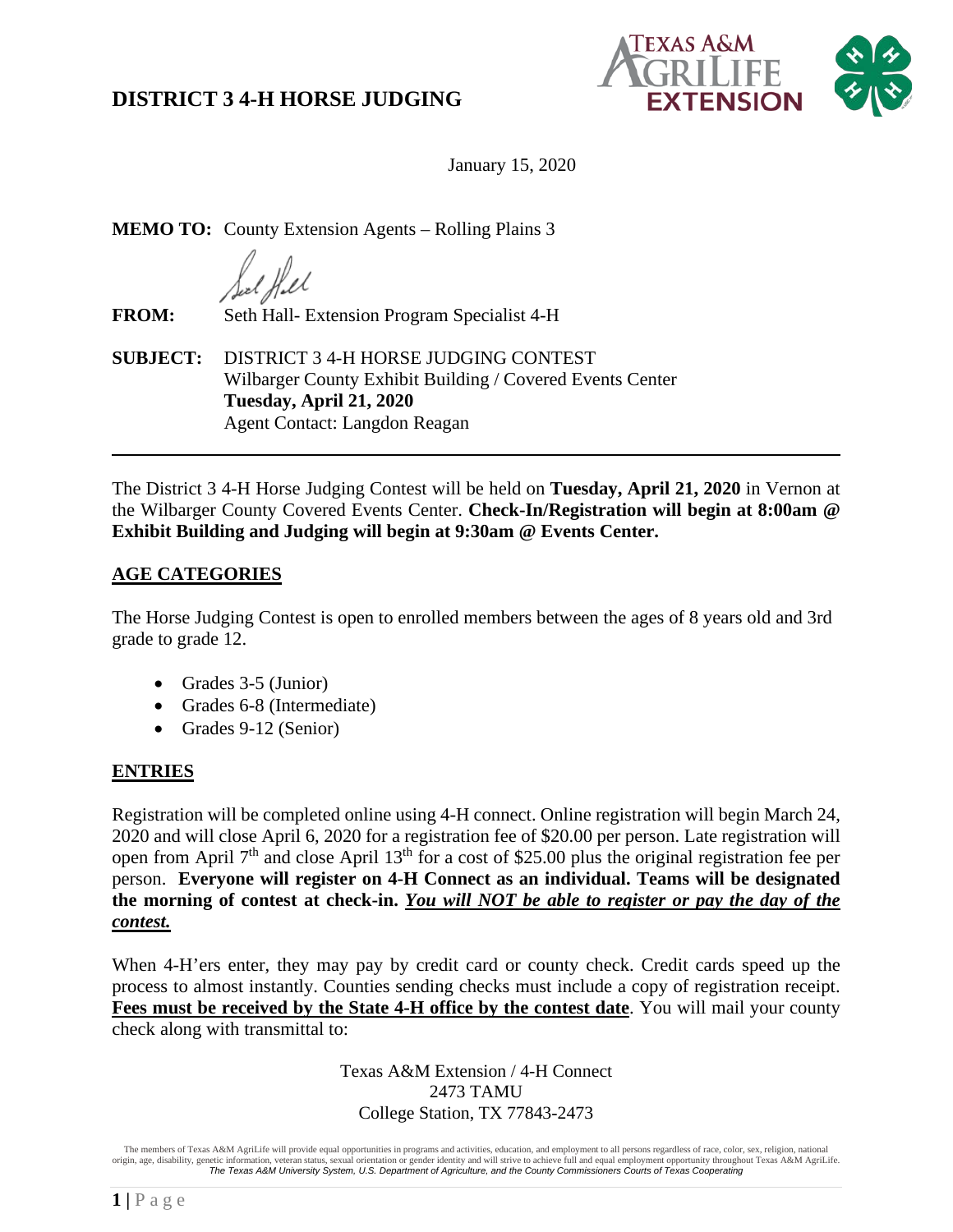# **DISTRICT 3 4-H HORSE JUDGING**



#### **ORAL REASONS / CLASSES**

Juniors will give one (1) set of oral reasons. Intermediates will give two (2) sets of oral reasons. Seniors will give four (4) sets of oral reasons on four (4) classes. Reasons classes will be determined day of contest. Contestants will be notified of the classes that reasons will be taken in.

Any number of teams may enter the contest. The top three (3) senior teams will advance to State Roundup. Therefore, all members of each team must be decided upon before the contest and maintained throughout the contest. If an advancing team cannot attend State Roundup, then the CEA must contact the District Office before registration closes so that alternate teams may be contacted. **See State 4-H Roundup Rules for team member substitutions.** 

Teams can consist of three (3) or four (4) members. Individuals may also enter. Teams with four members will have low score dropped. Individual scores can be counted for individual awards. The three (3) high point senior individuals will advance to State Roundup.

7-8 classes will be judged consisting of 3-4 halter classes and 3-4 performance classes. Classes will be presented as to availability of quality animals. Ties will be broken based on high reasons scores on individuals and teams.

#### **CHECK-IN**

On Tuesday, April 21, 2020 check-in will begin at promptly at 8:00 am at the Wilbarger County Exhibit Building. Once counties designate teams at registration, coaches will be given scantrons and team numbers. Teams must neatly and completely fill out Scantron to ensure it is read correctly in tabulation.

#### **LUNCH**

Wilbarger County will be selling meal tickets prior to registration. Tickets are \$8 and will be due to Wilbarger county office by April  $9<sup>th</sup>$  at 5:00 pm. The lunch meal will include pulled pork sandwiches, chips, a drink, and a cookie.

There will be a "reasons" lunch break between judging and giving oral reasons. Project leaders, parents and coaches are not allowed in the judging area. If your youth will need a snack during this time, it is recommended that they bring items with them or purchase lunch tickets during registration. The awards will begin promptly after results are tabulated.

Please contact the District 3 office at 940/552-9941 if you have any questions or concerns. Or visit our website at<http://d34-h.tamu.edu/> or scan the QR code using your smartphone.

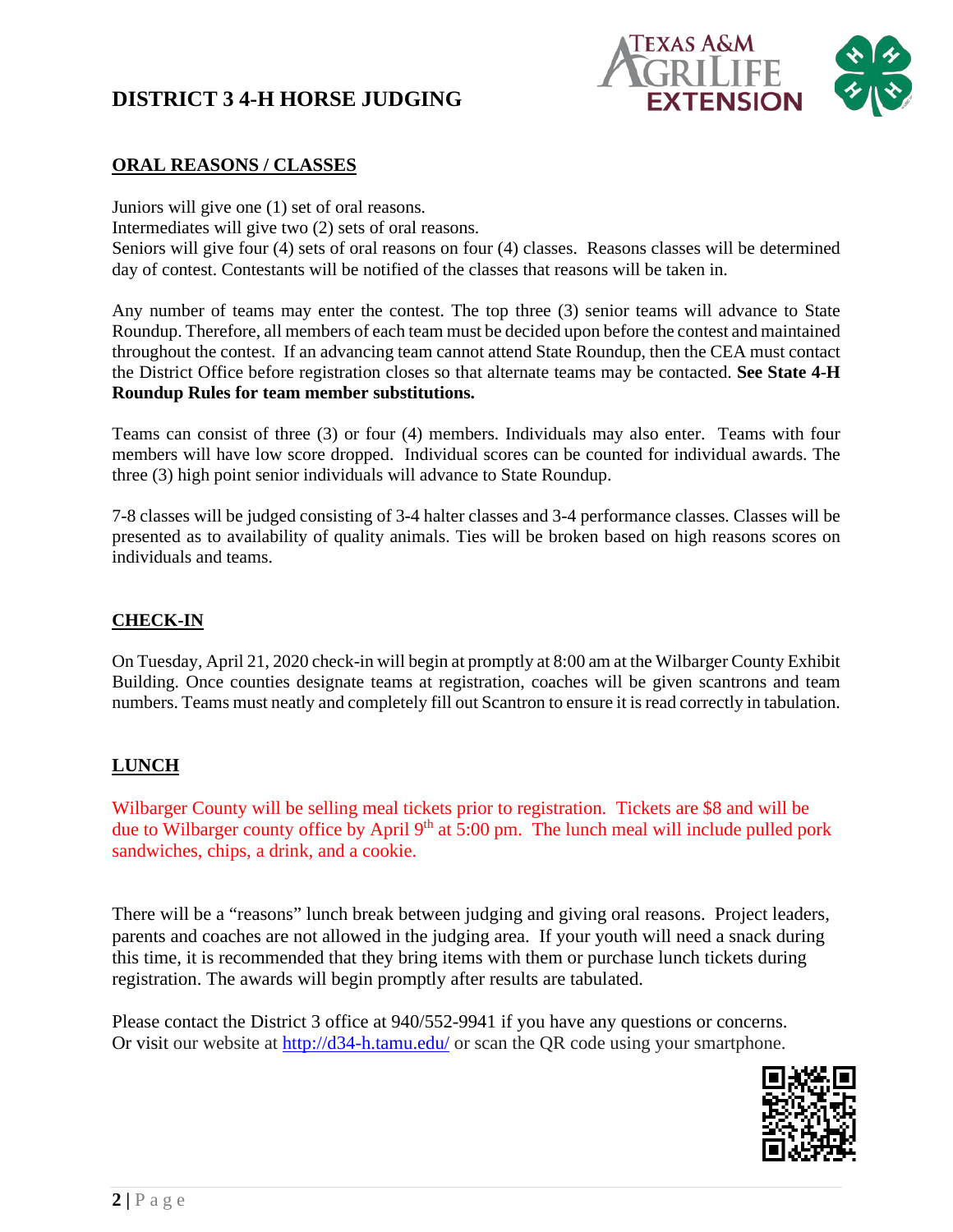## **DISTRICT 3 4-H HORSE JUDGING**



Rolling Plains District 3 2020 4-H Horse Judging Contest April 21, 2020–– Vernon, TX Wilbarger County Exhibit Building - Registration Covered Arena – Judging

Agent Assignments

#### OVERALL SITE COORDINATORS – Langdon Reagan & Michael Bowman

**Contest Coordinator** – Kayla Neill

**Registration** – Michael Bowman Liz Meech - Senior Charlie Martin – Intermediate Tayler Chapa – Junior

#### **Group Leaders / Runners -** Brandon Cave Toby Oliver Cody Myers

Bill Holcombe Ryan Martin Justin Gilliam Justin Hansard Johnathon Reyes David Graf Savanna Williams Kaitlyn Deaton Thomas Boyle Jason Westbrook Josh Smart Josh Kouns JerriAnn Shelly Chrissy Karrer Jerry Coplen Kara Lacey Katrena Mitchell

### **CLASSES & CONTEST INFORMATION**

**7-8 Classes:** 4 Halter **4 Possible Performance Classes Chosen from the Following: Trail Western Pleasure Western Horsemanship Showmanship at Halter Western Riding Reining Class Calf Roping Hunter Under Saddle Hunt Hack Hunt Seat Equitation Ranch Riding Stock Horse Pleasure**

**Classes will be judged according to current AQHA Handbook of Rules and Regulations and the American Stock Horse Association Handbook (Stock Horse Pleasure only).**

Reasons Classes: 4 Senior Division (2 Halter & 2 Performance) 2 Intermediate Division 1 Junior Division

*Animals need to be in place at 7:00 am and committee members need to be there to facilitate class coordination. Registration committee needs to be set up by 7:30 am.*